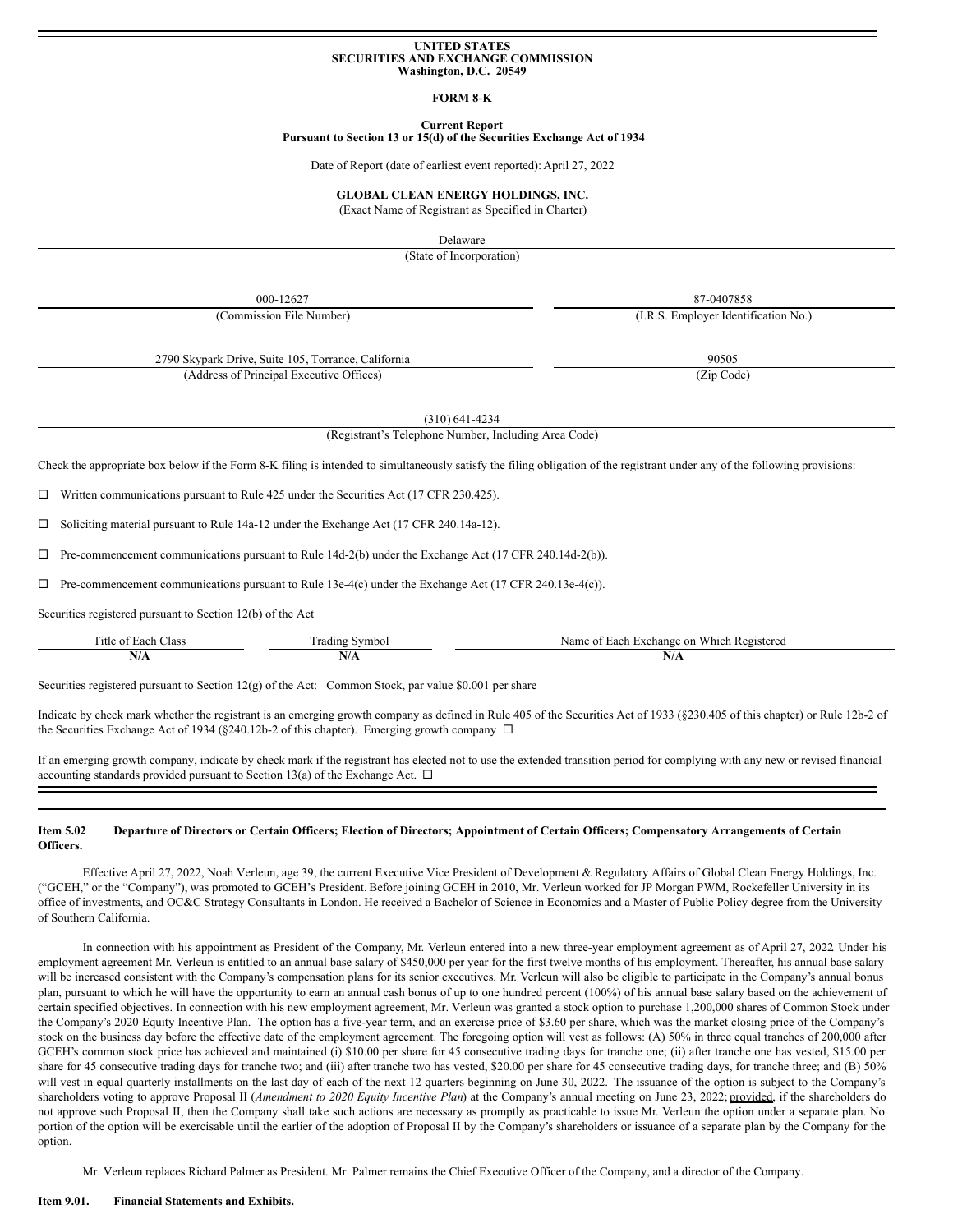| Exhibit No. | <b>Description of Exhibit</b>                                                                         |
|-------------|-------------------------------------------------------------------------------------------------------|
| 10.1        | Employment Agreement between Global Clean Energy Holdings, Inc. and Noah Verleun dated April 27, 2022 |
| 99.1        | Press Release issued by Global Clean Energy Holdings, Inc. on April 29, 2022                          |
|             |                                                                                                       |

## **SIGNATURES**

Pursuant to the requirements of the Securities Exchange Act of 1934, the Registrant has duly caused this report to be signed on its behalf by the undersigned hereunto duly authorized.

April 29, 2022 By: /s/ RALPH GOEHRING

Ralph Goehring Chief Financial Officer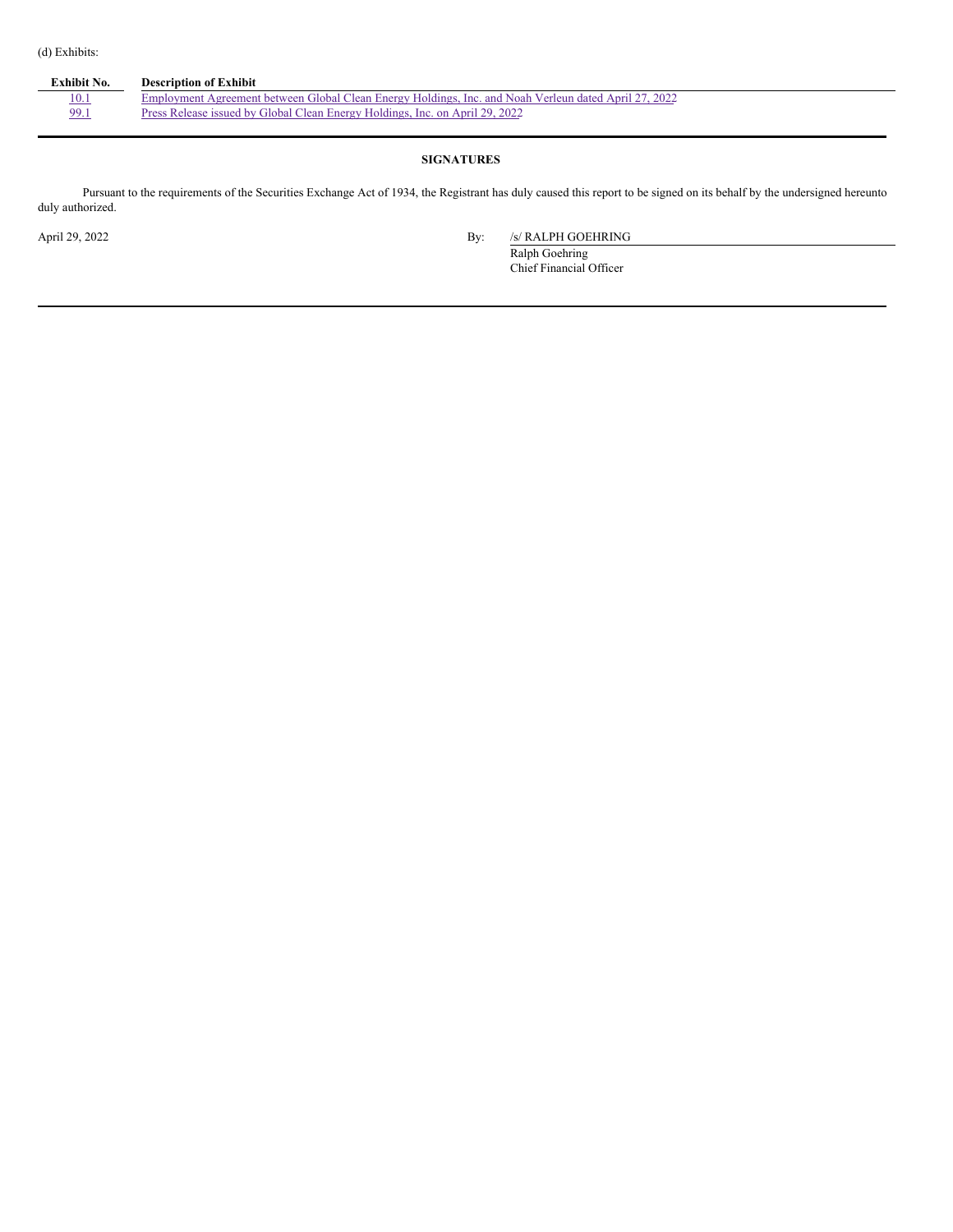## **EMPLOYMENT AGREEMENT**

This EMPLOYMENT AGREEMENT (this "Agreement") is entered into as of the 27<sup>th</sup> day of April 2022 (the "Effective Date"), by and between Global Clean Energy Holdings, Inc. ("GCEH" or "Company"), and Noah Verleun (hereinafter, "Employee," and collectively with the Company, the "Parties").

#### **WITNESSETH**

WHEREAS, the Company and Employee wish to enter into an Employment Agreement between the Parties (this 'Agreement'); and

NOW, THEREFORE, in consideration of the mutual covenants hereinafter set forth, the Parties hereto agree as follows:

## **1**

## **EMPLOYMENT; TERM; DUTIES**

- 1.1 Employment. Pursuant to the terms and conditions hereinafter set forth, the Company wishes to employ Employee for the position of President, Global Clean Energy Holdings, Inc.
- 1.2 Term. The initial term of Employee's employment with Company under this Agreement shall be three (3) years from the Effective Date. Any failure of Company to comply with the express terms of this agreement shall constitute a material breach and Employee shall be entitled to all remedies provided in law or equity. The initial term provided for herein shall not be extended except by a writing executed both by Company and by Employee.
- 1.3 Duties and Responsibilities. Employee shall report to the Chief Executive Officer of the Company (the "CEO"). Employee shall perform such strategic, managerial and executive duties and oversight for the Company (and its subsidiaries) and such other strategic, managerial and executive duties, tasks and responsibilities as are customarily vested in and incidental to Employee's position in companies similar to the Company.
- 1.4 Exclusive Employment. Employee shall devote all of Employee's business time, attention, skill, and best efforts to the performance of Employee's duties under this Agreement and shall not engage in any other business, board membership or occupation without the prior written consent of the Board (which shall not be unreasonably withheld), including, without limitation, any activity that  $(x)$  conflicts with the interests of the Company,  $(y)$  interferes with the proper and efficient performance of Employee's duties for the Company, or (z) interferes with Employee's exercise of judgment in the Company's best interests. Notwithstanding the foregoing, nothing in this Agreement shall prevent Employee from engaging in activities for Employee's personal investments, residing on boards of other companies, religious, charitable, community or non-for-profit activities that do not conflict or interfere with his ability to fulfill his duties and responsibilities to the Company.
- 1.5 Indemnification and Insurance. The Company agrees to indemnify, and advance any costs and expenses to, the Employee for all of his activities under this Agreement, including any costs of defense incurred in connection with the foregoing. A separate indemnity agreement will be executed to fulfil this requirement.

- 1.6 Company shall insure Employee under a customary and suitable director and officer liability insurance policy(s) for Employee's services rendered to the Company (and its subsidiaries) while Employee is a director or officer of the Company (or such subsidiaries).
- 1.7 Covenants of Employee
- 1.7.1 Best Efforts. Employee shall perform his duties, responsibilities and functions to the Company hereunder to the best of his abilities in a diligent, trustworthy, professional and efficient manner and shall comply, in all material respects, with all rules, regulations of the Company (and special instructions of the CEO, if any) and all other rules, regulations, guides, handbooks, procedures and policies applicable to the Company and its business in connection with his duties hereunder; provided, however, nothing in this Agreement shall be construed to require Employee to violate any applicable law, rule and regulation or judicial or arbital order.
- 1.7.2 Records. Employee shall truthfully, accurately, and promptly prepare, maintain, and preserve all records and reports that the Company may, from time to time, request or require, fully account for all money, records, equipment, materials, or other property belonging to the Company of which he may have custody, and promptly pay and deliver the same whenever he may be directed to do so, in writing, by the CEO.
- 1.7.3 Code of Conduct. For such period as when Employee is employed hereunder, Employee shall at all times conduct himself with the highest ethical standards, and shall at all times adhere to the Company's Code of Conduct attached hereto as **Exhibit A**, as amended from time to time by the Company.
- 1.7.4 Opportunities. The Employee shall make available to the Company and present to the Board all business opportunities of which he becomes aware, which are relevant to the business of the Company (and its subsidiaries), and to no other person or entity or to himself individually.

**2**

## **COMPENSATION AND OTHER BENEFITS**

- 2.1.1 Base Salary. From the Effective Date until no later than the 12 month anniversary thereof, for all services rendered by Employee hereunder and all covenants and conditions undertaken by the Parties pursuant to this Agreement, the Company shall pay, and Employee shall accept, as compensation, an annual base salary ("Base Salary") of \$450,000. The Base Salary shall be payable in regular installments in accordance with the normal payroll practices of the Company, in effect from time to time, but in any event no less frequently than on a monthly basis.
- 2.1.2 Bonus Compensation.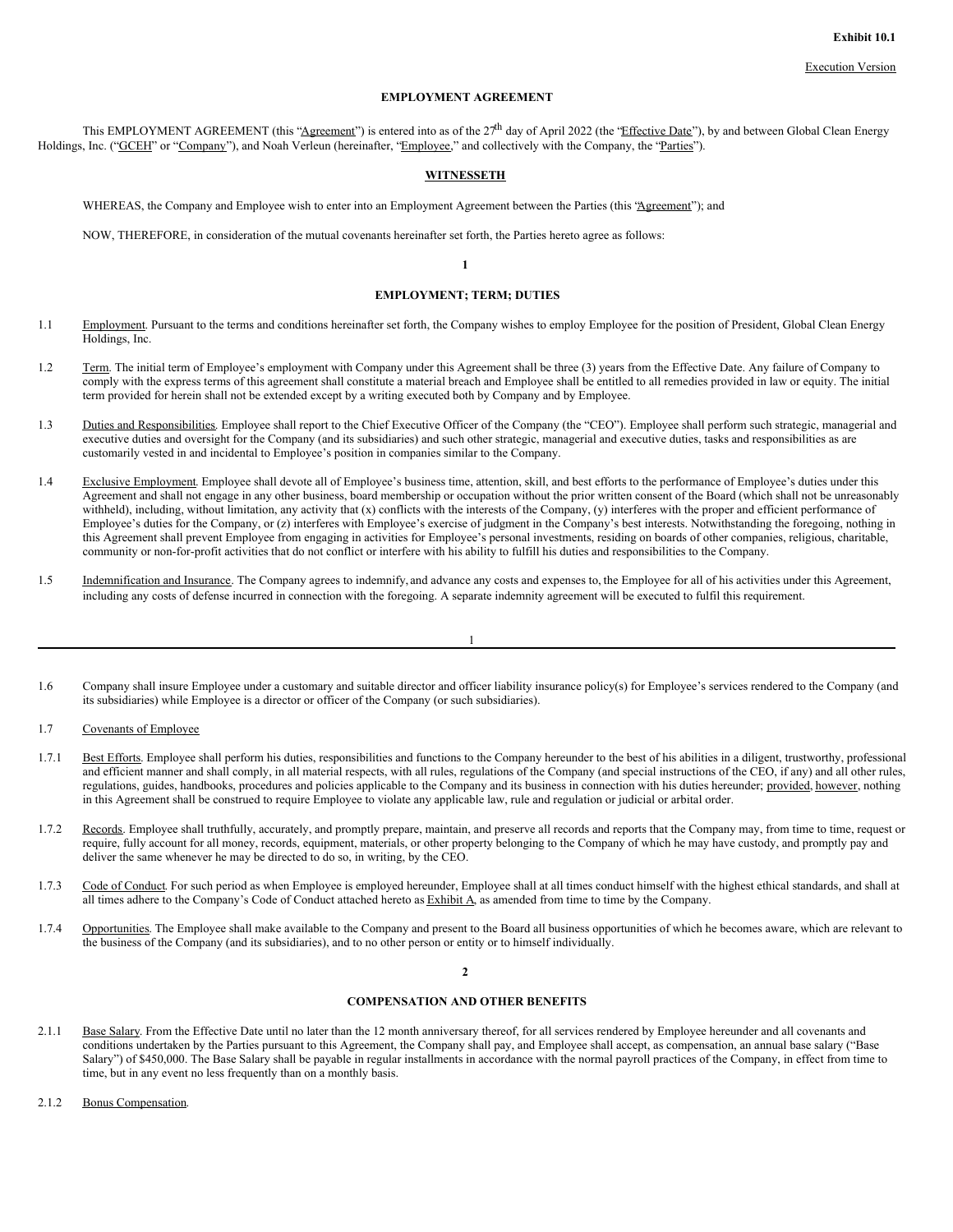2.1.2.1 Annual Cash Bonus. Employee will be eligible to earn an annual cash bonus (the "Bonus") based on the Company and Employee's achievement of certain bonus objectives (Objectives") established by the Company subject to the approval of the Compensation Committee of the Board ("Compensation Committee"). It shall be the joint obligation of the Employee and the CEO to develop and agree to written achievable Objectives within the first forty-five (45) days of the applicable bonus year (or the Effective Date, as applicable). Any annual Bonus to be awarded, if any, will be determined by the Compensation Committee and based upon achievement of the written Objectives. The Bonus for any given employment year shall be up to one hundred percent (100%) of the Base Salary in effect for the applicable year. Notwithstanding anything herein to the contrary, the Parties hereby acknowledge and agree that the Compensation Committee shall, in accordance with NASDAQ rules and regulations for publicly traded companies, comprise independent directors of the Board only. The amount of the annual Bonus, if any, shall be determined by the Compensation Committee, based upon a pre-established formula based upon Employee's achievement of the Objectives. In order to be eligible to receive the full amount of any annual Bonus, Employee must be employed by the Company on the last day of the year in which the annual Bonus is earned and on the day that the annual Bonus is scheduled to be paid. The annual Bonus, if any, shall be paid in the calendar year following the calendar year for which the annual bonus is due, but in any event no later than March 15 of such year. Any compensation owed but not paid under this Agreement shall accrue interest at the maximum extent permitted by applicable law.

- 2.1.2.2 Equity Incentive Option upon Signing. Concurrently with the execution of this Agreement, the Company shall grant Employee an option to purchase one million two hundred thousand (1,200,000) shares of the Company's common stock at an exercise price which will established based upon the market closing price of GCEH on the last business day before the Effective Date (the "Equity Incentive Option"), which shall be issued pursuant to the Company's 2020 Equity Incentive Plan.
- 2.1.2.2.1 The Equity Incentive Option shall vest as follows: (A) 50% in three equal tranches of 200,000 shares after the GCEH common stock price has achieved and maintained (i) \$10.00 per share for 45 consecutive trading days for tranche one; (ii) after tranche one has vested, \$15.00 per share for 45 consecutive trading days for tranche two; and (iii) after tranche two has vested, \$20.00 per share for 45 consecutive trading days, for tranche three; and (B) 50% will vest in equal quarterly installments on the last day of each of the next 12 quarters, commencing on June 30, 2020. Any vesting of the Equity Incentive Option is subject to the condition that Employee must be an employee of the Company on the date of such vesting, and if such condition is not satisfied, then any portion of the Equity Incentive Option outstanding at such time shall not vest and shall be deemed forfeited. The issuance of the Equity Incentive Option is subject to the Company's shareholders voting to approve Proposal II (*Amendment to 2020 Equity Incentive Plan*) at the Company's annual meeting on June 23, 2020;provided, if the shareholders do not approve such Proposal II, then the Company shall take such actions are necessary as promptly as practicable to issue Mr. Verleun the Equity Incentive Option under a separate plan; provided, further, that Mr. Verleun hereby agrees that no portion of the Equity Incentive Option shall be exercisable until the earlier of the adoption of Proposal II by the Company's shareholders or issuance of a separate plan by the Company for the Equity Incentive Option.
- 2.1.2.2.2 Except as otherwise set forth in Section 3.3, the Equity Incentive Option shall expire five (5) years after the date of grant; provided, however, that the Equity Incentive Option shall accelerate and immediately vest to Employee as a result of any event of change of control of the Company (defined by greater than fifty percent of outstanding shares or substantially all assets acquired by one or more affiliated/related entities).
- 2.1.2.3 Annual Equity Bonus. Employee shall participate in any annual stock plans of Company to the same extent and on such terms and conditions as the Company customarily makes such plans available to its senior executives.
- 2.1.2.4 Business Expenses. The Company shall reimburse Employee for all reasonable, out-of-pocket business expenses incurred in the performance of his duties hereunder consistent with the Company's policies and procedures, in effect from time to time, with respect to travel, entertainment and other business expenses customarily reimbursed to senior executives of the Company in connection with the performance of their duties on behalf of the Company. Such reimbursement shall be made by Company to Employee no later than fifteen (15) days after submission of written expense reports by Employee to Company.

- 2.1.2.5 Other Benefits. During Employee's employment with the Company, Employee shall be entitled to the following benefits:
	- 2.1.2.5.1 Employee shall be entitled to participate in the Company's employee stock option plan, life, health, accident, disability insurance plans, pension plans and retirement plans, in effect from time to time, to the extent and on such terms and conditions as the Company customarily makes such plans available to its senior executives; and
	- 2.1.2.5.2 Employee shall be entitled to receive coverage for services rendered to the Company (and its subsidiaries if and when directed by the Board) while Employee is a director or officer of the Company under any director and officer liability insurance policy(s) maintained by the Company from time to time; and
	- 2.1.2.5.3 Company shall pay for, or on behalf of Employee, or reimburse the Employee, at Employee's sole election, the full cost of Employee's and Employee's family health insurance plan in accordance with the Company's policies and procedures applicable to its senior executives. Nothing contained herein shall be construed to limit the Company's ability to amend, suspend, or terminate any employee benefit plan or policy at any time to the extent permissible by law, and the right to do so is expressly reserved.
	- 2.1.2.5.4 Vacation. Employee shall be entitled to four (4) weeks of vacation time each full calendar year with full pay. Vacation will accrue monthly to Employees account. Any unused vacation leave as of December 31st of the calendar year will be carried into the following year in accordance with the Company's policies and procedures applicable to its senior executives.
	- 2.1.2.5.5 Withholding. The Company may deduct from any compensation payable to Employee (including payments made pursuant to this Article II or in connection with the termination of employment pursuant to Article III of this Agreement) amounts sufficient to cover Employee's share of applicable federal, state and/or local income tax withholding, social security payments, state disability and other insurance premiums and payments.

## **3**

## **TERMINATION OF EMPLOYMENT**

- 3.1 Termination of Employment. Employee's employment pursuant to this Agreement shall terminate on the earliest to occur of the following:
- 3.1.1 upon the death of Employee; or
- 3.1.2 upon the delivery to Employee of written notice of termination by the Company if Employee shall suffer a physical or mental disability which renders Employee, in the reasonable judgment of the Board, unable to perform his duties and obligations under this Agreement for either 90 consecutive days or 180 days in any 12-month period; or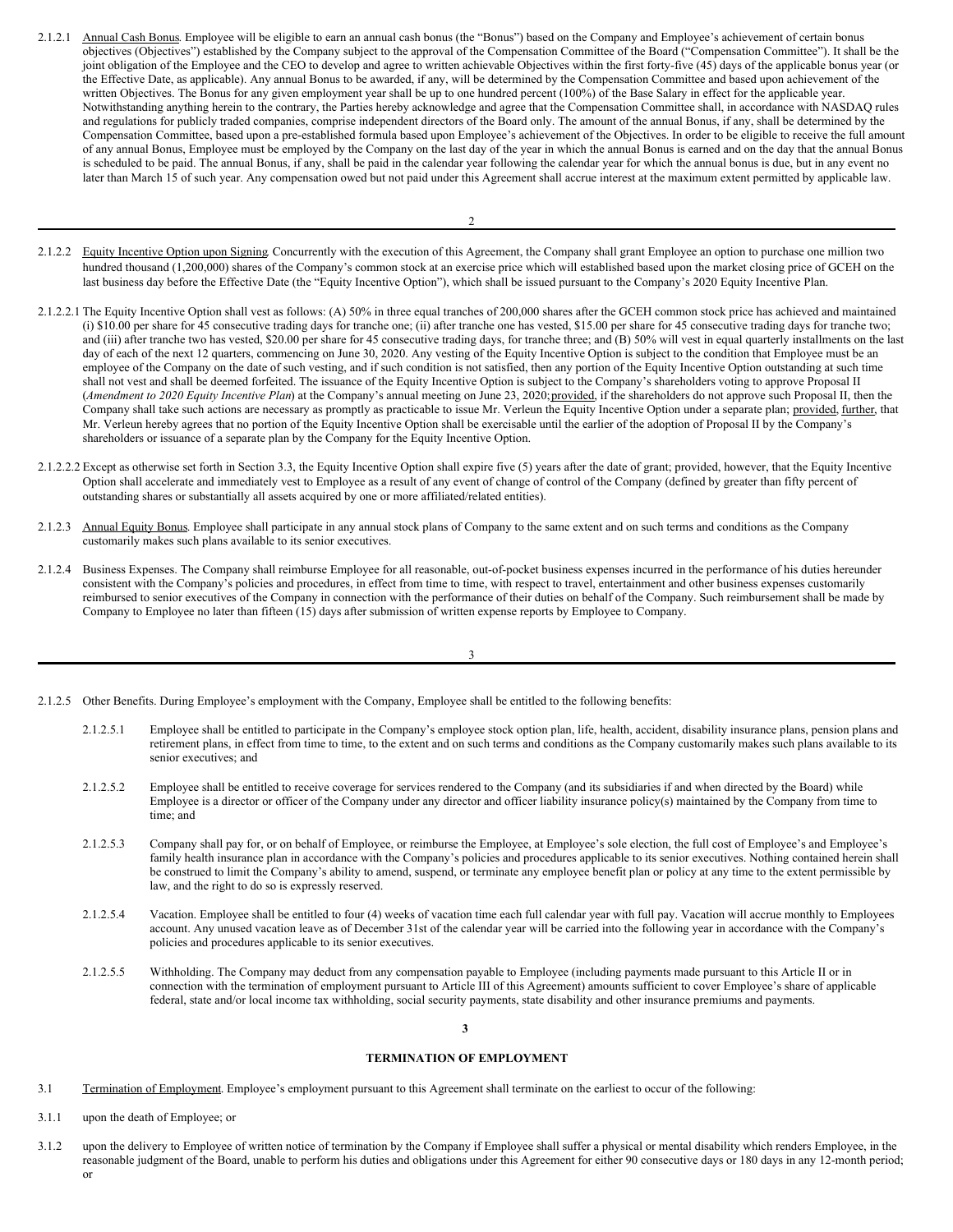- 3.1.3 upon delivery of written notice from Employee to the Company for Company Cause; or
- 3.1.4 upon delivery of written notice from Employee to the Company for Good Reason; or
- 3.1.5 upon delivery of written notice from Company to the Employee for Employee Cause.
- 3.2 Certain Definitions. For purposes of this Agreement, the following terms shall have the following meanings:
- 3.2.1 "Company Cause" shall mean the Company materially breaches any obligation, duty, or covenant under this Agreement, which breach is not cured or corrected within thirty (30) days of receipt by Company of written notice thereof from the Employee.
- 3.2.2 "Employee Cause" shall mean any of the following:
- 3.2.2.1 Employee materially breaches any obligation, duty, or covenant under this Agreement, which breach is not cured or corrected within thirty (30) days of receipt by Employee of written notice thereof from the Company (except for breaches of Article IV of this Agreement, which cannot be cured and for which the Company need not give any opportunity to cure); or
- 3.2.2.2 Employee commits any act of misappropriation or embezzlement of funds of the Company; or
- 3.2.2.3 Employee commits any act of fraud in the performance of his duties for the Company; or
- 3.2.2.4 Employee is convicted of or pleads guilty or *nolo contendere* to any charge of theft, fraud, or a crime involving moral turpitude.
- 3.2.3 "Good Reason" shall mean without Employee's consent, the Company changes Employee's position or duties to such an extent that his duties are no longer consistent with the positions of President of the Company; provided that, in each case, "Good Reason" shall not exist unless Employee first provides the Company with written notice of the acts or omissions constituting the grounds for "Good Reason" within ninety (90) days of the initial existence of the grounds for Good Reason and such acts or omissions are not cured within thirty (30) days following the Company's receipt of such notice.
- 3.2.4 "Severance" shall mean an amount equal to (i) six (6) months of Employee's then-current Base Salary in the form of salary continuation; (ii) payment (or reimbursement, as the case may be) of Employee's and Employee's family medical insurance premium for a period of 18 months; and (iii) all outstanding salary and expenses due and owing to Employee as of the Termination Date.
- 3.2.5 "Termination Date" shall mean the date on which Employee's employment with the Company is terminated in accordance with this Agreement.
- 3.3 Effect of Termination
- 3.3.1 If Employee's employment is terminated pursuant to Section 3.1.1 (*death*), Section 3.1.2 (*long-term disability)* or Section 3.1.3 (*Company Cause*), then Employee or Employee's estate, as the case may be, shall be entitled to Severance and that portion of the Equity Incentive Option, if any, that has vested as of the Termination Date.

5

- 3.3.2 If Employee's employment is terminated pursuant to Section 3.1.4 (*Good Reason*) or by Company for any other reason except pursuant to Section 3.1.5 (*Employee Cause*), then (a) Employee shall be entitled to Severance; (b) that portion of the Equity Incentive Option that has vested shall expire 90 days after the date of such termination unless exercised by Employee prior to the expiration of such 90 day period; and (c) any unvested portion of the Equity Incentive Option shall expire immediately and shall be forfeited by the Employee without any further action.
- 3.3.3 If Employee's employment is terminated pursuant to Section 3.1.5 (*Employee Cause)* or Employee leaves the Company voluntarily, then (a) Employee shall not be entitled to, and the Company shall not pay, Severance; (b) any unvested portion of the Equity Incentive Option shall expire immediately and shall be forfeited by the Employee without any further action; and (c) that portion of the Equity Incentive Option that has vested shall expire seven days after the date of such termination unless exercised by Employee prior to the expiration of such seven day period.
- 3.3.4 Notwithstanding the reason for termination of Employee's employment, Employee shall be entitled to:
- 3.3.4.1 all benefits payable under applicable benefit plans in which Employee is entitled to participate pursuant to Section 2.5 hereof through the Termination Date, subject to and in accordance with the terms of such plans; and
- 3.3.4.2 any accrued but unused vacation earned by Employee through the Termination Date pursuant to Section 2.6 hereof, paid out in accordance with legal requirements; and
- 3.3.4.3 reimbursement for any business expenses incurred by Employee prior to Termination Date in accordance with Section 2.4 of this Agreement.
- 3.3.5 At such time when Employee's employment with the Company is terminated, and as a condition to Employee's right to receive benefits, if any, pursuant to this Agreement, shall be conditioned upon Employee's execution, delivery to the Company, and non-revocation of the Release of Claims (and the expiration of any revocation period contained in such Release of Claims) within sixty (60) days following the date of Employee's separation from service hereunder. The Release of Claims shall specifically exclude all unpaid wages (and bonus payments) due and owing to Employee as of the date of separation. If Employee fails to execute the Release of Claims in such a timely manner so as to permit any revocation period to expire prior to the end of such sixty (60) day period, or timely revokes Employee's acceptance of such release following its execution, Employee shall not be entitled to any Severance. Further, to the extent that any Severance constitutes "nonqualified deferred compensation" for purposes of Section 409A of the Code, any payment of any amount or provision of any benefit otherwise scheduled to occur prior to the sixtieth (60<sup>th</sup>) day following the date of Employee's separation from service hereunder, but for the condition on executing the Release of Claims as set forth herein, shall not be made until the first regularly scheduled payroll date following such sixtieth (60<sup>th</sup>) day, after which any remaining Severance shall thereafter be provided to Employee according to the applicable schedule set forth herein. In the event Employee executes a Release of Claims pursuant to this paragraph and, thereafter, Company fails to pay any sum due and owing to Employee under such Release, then the Employee shall have the right, but not the obligation to convert outstanding sums due to

Employee to GCEH Corporate stock at the then market price of the stock.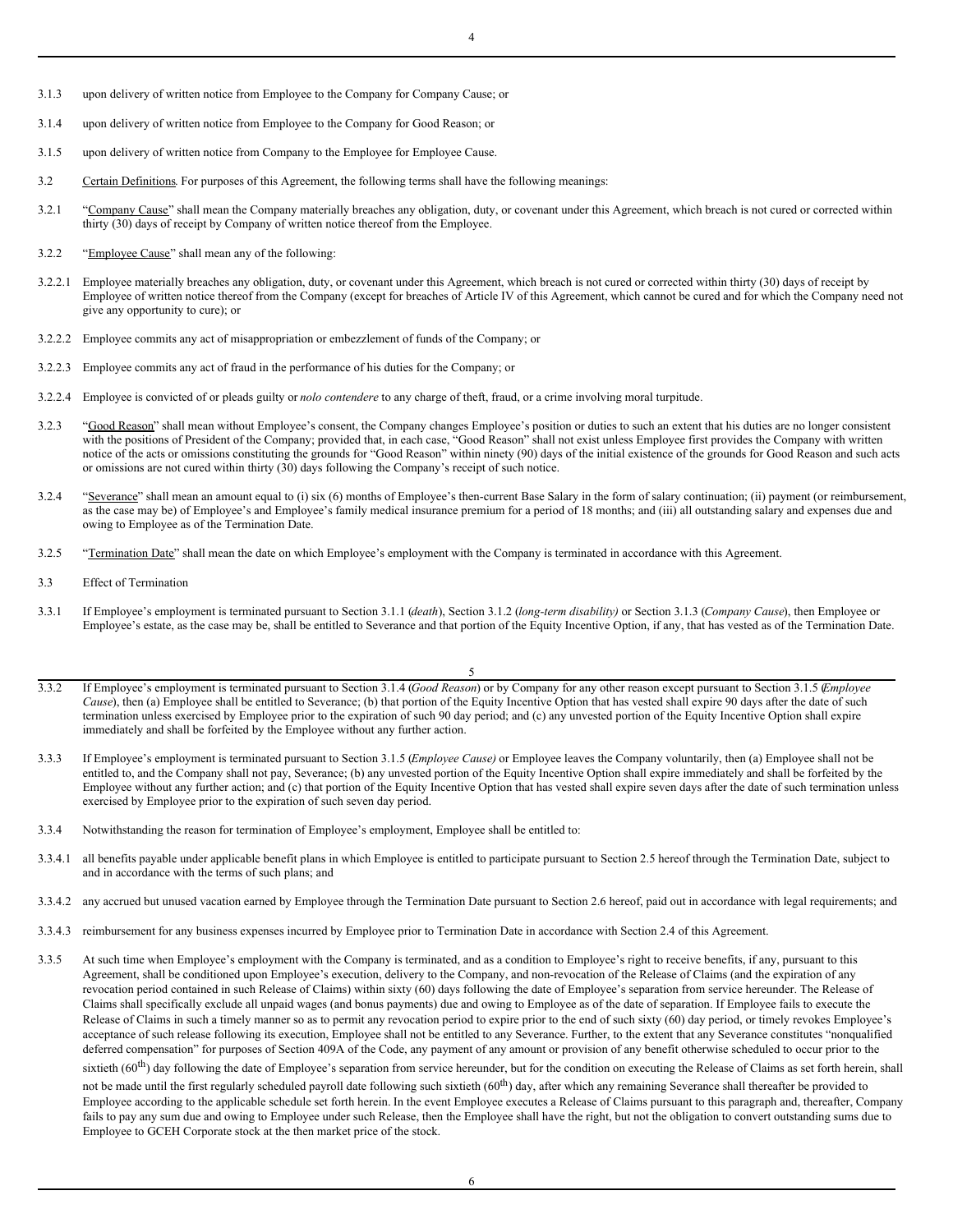## <span id="page-5-0"></span>**INVENTIONS; CONFIDENTIAL/TRADE SECRET INFORMATION AND RESTRICTIVE COVENANTS**

4.1 Inventions. All processes, technologies and inventions relating to the business of the Company (and its subsidiaries) (collectively, "Inventions"), including new contributions, improvements, ideas, discoveries, trademarks and trade names, conceived, developed, invented, made or found by the Employee, alone or with others, during his employment by the Company, whether or not patentable and whether or not conceived, developed, invented, made or found on the Company's time or with the use of the Company's facilities or materials, shall be the property of the Company and shall be promptly and fully disclosed by Employee to the Company. The Employee shall perform all necessary acts (including, without limitation, executing and delivering any confirmatory assignments, documents or instruments requested by the Company) to assign or otherwise to vest title to any such Inventions in the Company and to enable the Company, at its sole expense, to secure and maintain domestic and/or foreign patents or any other rights for such Inventions.

## 4.2 Confidential/Trade Secret Information/Non-Disclosure.

- 4.2.1 Confidential/Trade Secret Information Defined. During the course of Employee's employment, Employee will have access to various Confidential/Trade Secret Information of the Company and information developed for the Company. For purposes of this Agreement, the term "Confidential/Trade Secret Information" is information that is not generally known to the public and, as a result, is of economic benefit to the Company in the conduct of its business, and the business of the Company's subsidiaries. Employee and the Company agree that the term "Confidential/Trade Secret Information" includes but is not limited to all information developed or obtained by the Company, including its affiliates, and predecessors, and comprising the following items, whether or not such items have been reduced to tangible form (e.g., physical writing, computer hard drive, disk, tape, etc.): all methods, techniques, processes, ideas, research and development, product designs, engineering designs, plans, models, production plans, business plans, add-on features, trade names, service marks, slogans, forms, pricing structures, menus, business forms, marketing programs and plans, layouts and designs, financial structures, operational methods and tactics, cost information, the identity of and/or contractual arrangements with suppliers and/or vendors, accounting procedures, and any document, record or other information of the Company relating to the above. Confidential/Trade Secret Information includes not only information directly belonging to the Company which existed before the date of this Agreement, but also information developed by Employee for the Company, including its subsidiaries, affiliates and predecessors, during the term of Employee's employment with the Company. Confidential/Trade Secret Information does not include any information which (a) was in the lawful and unrestricted possession of Employee prior to its disclosure to Employee by the Company, its subsidiaries, affiliates or predecessors, (b) is or becomes generally available to the public by lawful acts other than those of Employee after receiving it, or (c) has been received lawfully and in good faith by Employee from a third party who is not and has never been an executive of the Company, its subsidiaries, affiliates or predecessors, and who did not derive it from the Company, its subsidiaries, affiliates or predecessors.
- 4.2.2 Restriction on Use of Confidential/Trade Secret Information. Employee agrees that his/her use of Confidential/Trade Secret Information is subject to the following restrictions during this Agreement and for two years following the expiration or termination of this Agreement so long as the Confidential/Trade Secret Information has not become generally known to the public:

- 4.2.2.1 Non-Disclosure. Employee agrees that he will not publish or disclose, or allow to be published or disclosed, Confidential/Trade Secret Information to any person without the prior written authorization of the Company unless pursuant to or in connection with Employee's job duties to the Company under this Agreement.
- 4.2.2.2 Non-Removal/Surrender. Employee agrees that he will not remove any Confidential/Trade Secret Information from the offices of the Company or the premises of any facility in which the Company is performing services, except pursuant to his duties under this Agreement. Employee further agrees that he shall surrender to the Company all documents and materials in his possession or control which contain Confidential/Trade Secret Information and which are the property of the Company upon the termination of this Agreement, and that he shall not thereafter retain any copies of any such materials.
- 4.2.3 Prohibition Against Unfair Competition/ Non-Solicitation of Customers. Employee agrees that for a period of two years after his employment with the Company will he engage in competition with the Company while making any use of the Confidential/Trade Secret Information, or otherwise exploit or make use of the Confidential/Trade Secret Information.
- 4.3 Non-Solicitation of Employees. Employee agrees that during two year period following the Termination Date, he shall not, directly or indirectly, solicit, directly or indirectly, or otherwise encourage any employees of the Company to leave the employ of the Company, or solicit, directly or indirectly, any of the Company's employees for employment.
- 4.4 Conflict of Interest. During Employee's employment with the Company, Employee must not engage in any work, paid or unpaid, that creates an actual conflict of interest with the Company.
- 4.5 Breach of Provisions. If Employee breaches any of the provisions of this Article IV, or in the event that any such breach is threatened by Employee, in addition to and without limiting or waiving any other remedies available to the Company at law or in equity, the Company shall be entitled to immediate injunctive relief in any court, domestic or foreign, having the capacity to grant such relief, to restrain any such breach or threatened breach and to enforce the provisions of this Article IV.
- 4.6 Reasonable Restrictions. The Parties acknowledge that the foregoing restrictions, as well as the duration and the territorial scope thereof as set forth in this Article IV, are under all of the circumstances reasonable and necessary for the protection of the Company and its business.
- 4.7 Special Definition. For purposes of this Article IV, the term "Company" shall be deemed to include any subsidiary of the Company.

## **MISCELLANEOUS**

**5**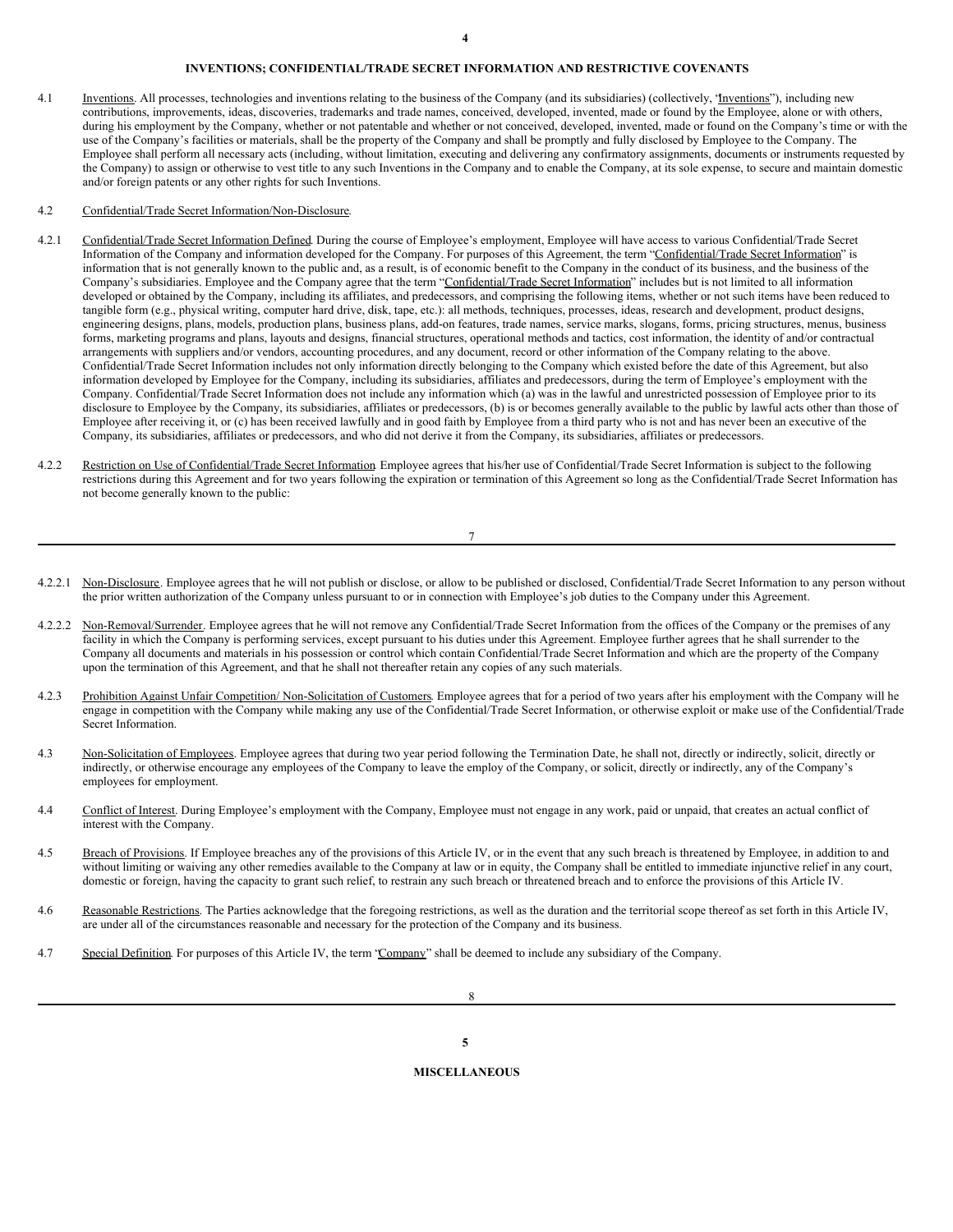- 5.1 Section 409A. Notwithstanding anything herein to the contrary, this Agreement is intended to be interpreted and applied so that the payment of the benefits set forth herein either shall either be exempt from the requirements of Section 409A of the Internal Revenue Code of 1986, as amended (the "Code"), or shall comply with the requirements of such provision. Notwithstanding anything in this Agreement or elsewhere to the contrary, distributions upon termination of Employee's employment may only be made upon a "separation from service" as determined under Section 409A of the Code. Each payment under this Agreement or otherwise shall be treated as a separate payment for purposes of Section 409A of the Code. In no event may Employee, directly or indirectly, designate the calendar year of any payment to be made under this Agreement or otherwise which constitutes a "deferral of compensation" within the meaning of Section 409A of the Code. All reimbursements and in-kind benefits provided under this Agreement shall be made or provided in accordance with the requirements of Section 409A of the Code. To the extent that any reimbursements pursuant to this Agreement or otherwise are taxable to Employee, any reimbursement payment due to Employee shall be paid to Employee on or before the last day of Employee's taxable year following the taxable year in which the related expense was incurred; provided, that, Employee has provided the Company written documentation of such expenses in a timely fashion and such expenses otherwise satisfy the Company' expense reimbursement policies. Reimbursements pursuant to this Agreement or otherwise are not subject to liquidation or exchange for another benefit and the amount of such reimbursements that Employee receives in one taxable year shall not affect the amount of such reimbursements that Employee receives in any other taxable year. Notwithstanding any provision in this Agreement to the contrary, if on the date of his termination from employment with the Company Employee is deemed to be a "specified employee" within the meaning of Code Section 409A and the Final Treasury Regulations using the identification methodology selected by the Company from time to time, or if none, the default methodology under Code Section 409A, any payments or benefits due upon a termination of Employee's employment under any arrangement that constitutes a "deferral of compensation" within the meaning of Code Section 409A shall be delayed and paid or provided (or commence, in the case of installments) on the first payroll date on or following the earlier of (i) the date which is six (6) months and one (1) day after Employee's termination of employment for any reason other than death, and (ii) the date of Employee's death, and any remaining payments and benefits shall be paid or provided in accordance with the normal payment dates specified for such payment or benefit. Notwithstanding any of the foregoing to the contrary, the Company and its respective officers, directors, employees, or agents make no guarantee that the terms of this Agreement as written comply with, or are exempt from, the provisions of Code Section 409A, and none of the foregoing shall have any liability for the failure of the terms of this Agreement as written to comply with, or be exempt from, the provisions of Code Section 409A.
- 5.2 Binding Effect; Assignment. This Agreement shall be binding upon and inure to the benefit of the Parties and their respective legal representatives, heirs, distributees, successors and assigns. Employee may not assign any of his rights and obligations under this Agreement. The Company may assign its rights and obligations under this Agreement to any successor entity.
- 5.3 Notices. Any notice provided for herein shall be in writing and shall be deemed to have been given or made (a) when personally delivered or (b) when sent by telecopier and confirmed within 48 hours by letter mailed or delivered to the party to be notified at its or his/hers address set forth herein; or three (3) days after being sent by registered or certified mail, return receipt requested, (or by equivalent currier with delivery documentation such as FEDEX or UPS) to the address of the other party set forth or to such other address as may be specified by notice given in accordance with this section 5.2:

9

| If to the Company:                                  | Global Clean Energy Holdings, Inc.<br>2790 Skypark Drive, Suite 105<br>Torrance, CA 90505<br><b>Attention: Richard Palmer</b>                            |  |
|-----------------------------------------------------|----------------------------------------------------------------------------------------------------------------------------------------------------------|--|
| With a copy (which shall not constitute notice) to: | Troy & Gould<br>1801 Century Park East, 26 <sup>th</sup> Floor<br>Los Angeles, CA 90067<br>Attention: Istvan Benko, Esq.<br>Telecopy No.: (310) 789-1490 |  |
| If to Employee:                                     | Noah Verleun<br>[Address redacted]<br>[Address redacted]                                                                                                 |  |

- 5.4 Severability. If any provision of this Agreement, or portion thereof, shall be held invalid or unenforceable by a court of competent jurisdiction, such invalidity or unenforceability shall attach only to such provision or portion thereof, and shall not in any manner affect or render invalid or unenforceable any other provision of this Agreement or portion thereof, and this Agreement shall be carried out as if any such invalid or unenforceable provision or portion thereof were not contained herein. In addition, any such invalid or unenforceable provision or portion thereof shall be deemed, without further action on the part of the parties hereto, modified, amended or limited to the extent necessary to render the same valid and enforceable.
- 5.5 Waiver. No waiver by a party hereto of a breach or default hereunder by the other party shall be considered valid, unless expressed in a writing signed by such first party, and no such waiver shall be deemed a waiver of any subsequent breach or default of the same or any other nature.
- 5.6 Entire Agreement. This Agreement sets forth the entire agreement between the Parties with respect to the subject matter hereof, and supersedes any and all prior agreements between the Company and Employee, whether written or oral, relating to any or all matters covered by and contained or otherwise dealt with in this Agreement. This Agreement does not constitute a commitment of the Company with regard to Employee's employment, express or implied, other than to the extent expressly provided for herein.
- 5.7 Amendment. No modification, change or amendment of this Agreement or any of its provisions shall be valid, unless in writing and signed by the Parties.
- 5.8 Authority. The Parties each represent and warrant that it/he has the power, authority and right to enter into this Agreement and to carry out and perform the terms, covenants and conditions hereof.
- 5.9 Attorneys' Fees. If either party hereto commences an arbitration or other action against the other party to enforce any of the terms hereof or because of the breach by such other party of any of the terms hereof, the prevailing party shall be entitled, in addition to any other relief granted, to all actual out-of-pocket costs and expenses incurred by such prevailing party in connection with such action, including, without limitation, all reasonable attorneys' fees, and a right to such costs and expenses shall be deemed to have accrued upon the commencement of such action and shall be enforceable whether or not such action is prosecuted to judgment.
- 5.10 Captions. The captions, headings and titles of the sections of this Agreement are inserted merely for convenience and ease of reference and shall not affect or modify the meaning of any of the terms, covenants or conditions of this Agreement.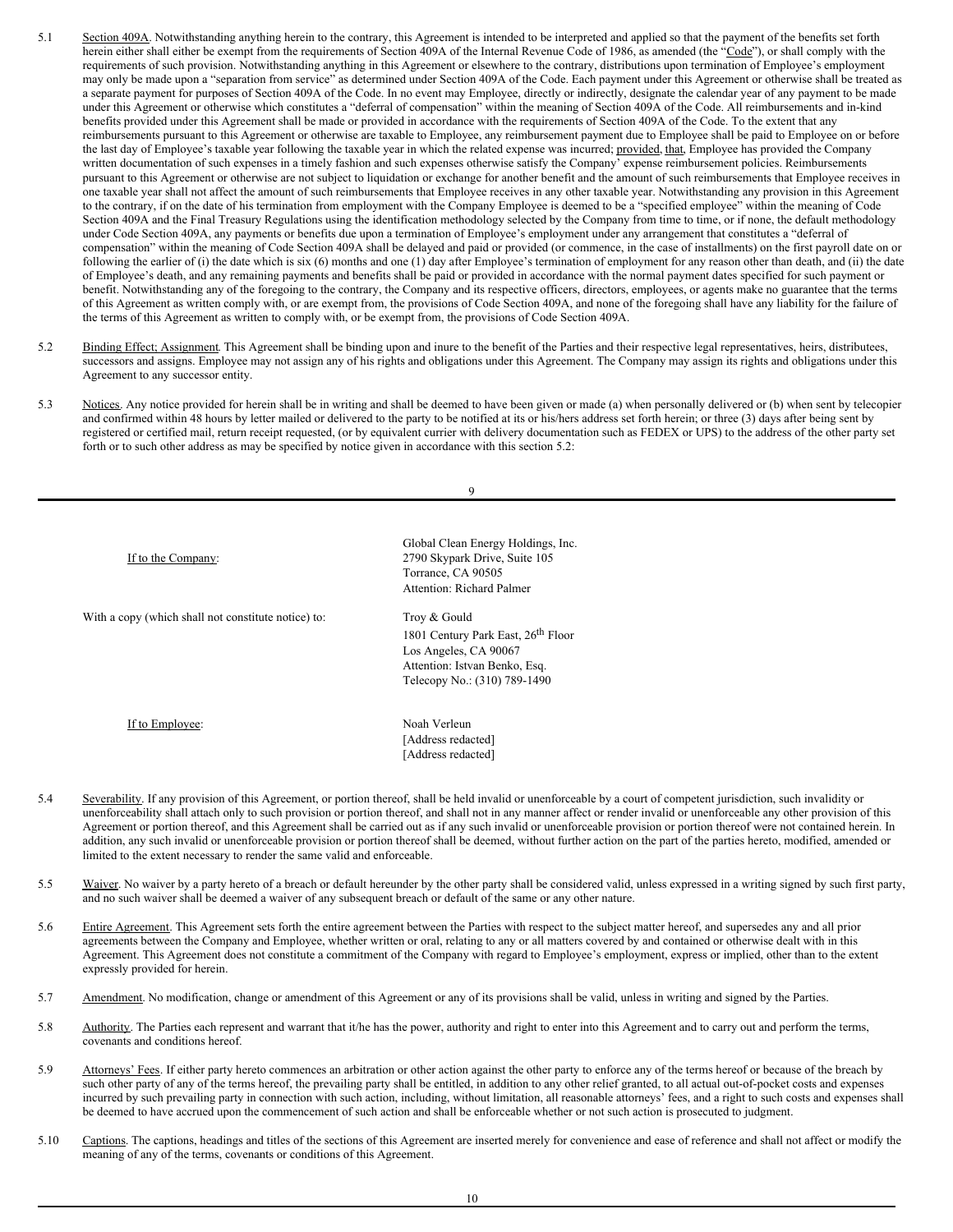- 5.11 Governing Law. This Agreement, and all of the rights and obligations of the Parties in connection with the employment relationship established hereby, shall be governed by and construed in accordance with the substantive laws of the State of California without giving effect to principles relating to conflicts of law.
- 5.12 Arbitration.
- 5.12.1 Scope. To the fullest extent permitted by law, Employee and the Company agree to the binding arbitration of any and all controversies, claims or disputes between them arising out of or in any way related to this Agreement, the employment relationship between the Company and Employee and any disputes upon termination of employment, including but not limited to breach of contract, tort, , constitutional claims; and any claims for violation of any local, state or federal law, statute, regulation or ordinance or common law, excluding any claim for wages under the California Labor Code ,or any claim relating to the Company's failure to pay wages. For the purpose of this agreement to arbitrate, references to "Company" include all subsidiaries or related entities and their respective executives, supervisors, officers, directors, agents, pension or benefit plans, pension or benefit plan sponsors, fiduciaries, administrators, affiliates and all successors and assigns of any of them, and this agreement to arbitrate shall only apply to them to the extent Employee's claims arise out of or relate to their actions on behalf of the Company.
- 5.12.2 Arbitration Procedure. To commence any such arbitration proceeding, the party commencing the arbitration must provide the other party with written notice of any and all claims forming the basis of such right in sufficient detail to inform the other party of the substance of such claims. In no event shall this notice for arbitration be made after the date when institution of legal or equitable proceedings based on such claims would be barred by the applicable statute of limitations. The arbitration will be conducted in Los Angeles, California, by a single neutral arbitrator and in accordance with the then-current rules for resolution of employment disputes for Judicial Arbitration and Mediation Services ("JAMS"). The Arbitrator is to be selected by the mutual agreement of the Parties. If the Parties cannot agree, the Superior Court will select the arbitrator. The parties are entitled to representation by an attorney or other representative of their choosing. The arbitrator shall have the power to enter any award that could be entered by a judge of the trial court of the State of California, and only such power, and shall follow the law. The award shall be binding, and the Parties agree to abide by and perform any award rendered by the arbitrator. The arbitrator shall issue the award in writing, and therein state the essential findings and conclusions on which the award is based. Judgment on the award may be entered in any court having jurisdiction thereof. In the event either the Company or Employee initiates the arbitration proceeding, Company shall bear the total cost of the arbitration filing, hearing fees, and the entire cost of the arbitrator.
- 5.13 Survival. The termination of Employee's employment with the Company pursuant to the provisions of this Agreement shall not affect Employee's obligations to the Company hereunder which by the nature thereof are intended to survive any such termination, including, without limitation, Employee's obligations under Article IV of this Agreement.

## **[Remainder Intentionally Left Blank]**

11

IN WITNESS WHEREOF, the parties hereto have executed this Agreement as of the day and year first above written.

GLOBAL CLEAN ENERGY HOLDINGS, INC.,

By: /s/ RICHARD PALMER

Name: Richard Palmer Title: Chief Executive Officer

By: /s/ NOAH VERLEUN Noah Verleun

12

Execution Version

## EXHIBIT A

## **CODE OF CONDUCT**

## **Honesty and Integrity**

Our business is based on mutual trust, honesty and integrity in all of our affairs, both internally and externally. This philosophy must be respected at all times. Each of us must be truthful in our business dealings with each other, and with our auditors, legal counsel, regulators and loan review and compliance staffs. Illegal, dishonest and fraudulent acts are grounds for termination. Making false materials statements or otherwise material misleading internal or external auditors, attorneys, regulators or loan review and compliance personnel is prohibited. You must never intentionally withhold or fail to communicate material information that is requested in connection with an appropriately authorized investigation or review. Any concealment of material information is a violation of your employment agreement, which may result in termination of your employment with the Company.

## **Protecting Corporate Assets**

You are responsible for safeguarding the assets of the Company. Company assets must not be used for personal benefit. The Company's assets include, but are not limited to, all of its properties, including intellectual properties, business information, cash, and securities. Misappropriation of Company assets is a violation of your employment agreement, which may result in termination of your employment with the Company.

#### **Accuracy of Company Records and Reports**

The Company is committed to maintaining records, data and information that are materially accurate and complete so as to permit the Company to make timely and accurate disclosures to its regulators and to its shareholders. You are responsible for the integrity of the information, reports and records under your control. Records must be maintained in sufficient detail so as to reflect accurately the Company's transactions and activities. Company's financial statements must be prepared in accordance with generally accepted accounting principles ("GAAP") and fairly represent, in all material respects, the financial condition and results of the Company. To accomplish full, fair, and accurate reporting, you must use your best efforts to ensure that financial reports issued by the Company are timely, accurate, understandable, and complete.

## **Compliance With Laws**

The Company's activities shall be in full compliance with all applicable laws and regulations. When such laws or regulations are ambiguous or difficult to interpret, you should seek advice from the Company's outside legal counsel.

## **Conflicts Of Interest**

You must conduct your private, business, and personal activities in a manner that avoids conflict with your ability to act solely in the interests of the Company. A conflict of interest may arise if you have interests of any nature that compromise your ability to act objectively and in the best interests of the Company. Conflicts may arise directly or through your family members or through business or other entities in which you or your family members have an interest. In situations where a conflict is present, you must seek Board approval for the perceived conflict or you must disqualify yourself from direct involvement with the transaction or relationship between that person and the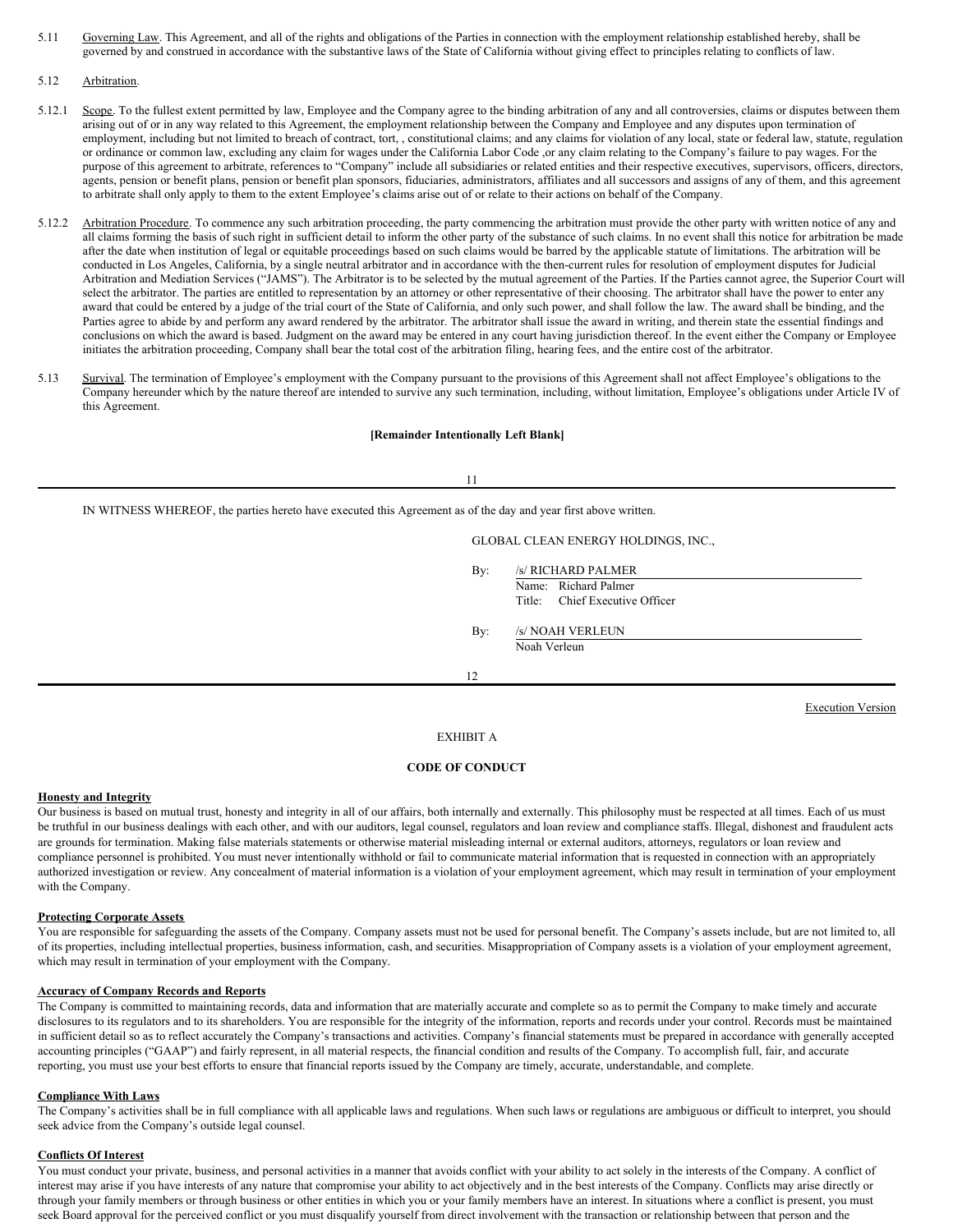Company where the conflict exists, except as set forth in Section 1.6 herein.

#### **Business Ventures with Customers**

You may not enter into or participate with the Company's customers in business ventures without the approval of a majority of the Governance & Compliance Committee of the Board.

#### **Acting as a Fiduciary**

Officers may not assume the responsibility of executor, administrator, trustee, guardian, custodian, attorney-in-fact under a power of attorney, or any other fiduciary capacity (except with respect to matters involving direct family relationships) without the approval of a majority of the Governance & Compliance Committee of the Board.

#### **Company Opportunities**

You must not take for yourself any opportunity that belongs to the Company. Whenever the Company has been seeking a particular business opportunity, or the opportunity has been offered to the Company, or the Company's funds, facilities or personnel have been used in developing the opportunity, that opportunity rightfully belongs to the Company and not to its employees.

#### **Investments in Customers or Suppliers**

Because investments are an area in which conflicts of interest can very easily develop, you should obtain prior approval from a majority of the Governance & Compliance Committee of the Board before investing directly or indirectly in the business of a customer or supplier of the Company, other than a Permitted Public Company Interest, as defined above. Under no circumstances should you acquire an equity interest in a company that is a customer or supplier at a price which is more favorable than the price offered to the general public. If you own a direct or indirect interest in a business or other entity that becomes a customer or supplier, you should notify a majority of the Governance & Compliance Committee of the Board of the Board as soon as the underlying facts are known to you.

#### **Business Expenses**

You must have all business-related expenses approved by the Chairman of the Board of Directors and the Chief Financial Officer of the Company. You must carefully observe expense account regulations and guidelines. Falsification of an expense account is considered to be a misappropriation of corporate funds and may constitute grounds for disciplinary action, and depending on the severity, dismissal.

#### **Bequests from Customers**

You may not accept a bequest or legacy from a customer, unless the customer is your immediate family member. However, there may be an occasional instance when a bequest from a non-relative customer is based upon a relationship other than the normal business relationship, which arises between you and a customer. In such a situation, full consideration by a majority of disinterested members of the Governance & Compliance Committee of the Board, will be given to approving receipt of the bequest.

#### **Gifts from Customers**

You shall not solicit or accept for yourself, or for a third party, anything of material value in return for, or in connection with, any business, service, or activity of the Company. You shall not accept a gift in circumstances where his or her business judgment was influenced by such gift. You shall not allow an immediate family member or business associate to accept a gift, services, loans or preferential treatment in exchange for a past, current, or future business relationship with the Company.

#### **Disclosure of Potential Conflicts of Interest**

You shall immediately disclose to a majority of disinterested members of the Governance & Compliance Committee of the Board all situations that possess a potential for conflict of interest.

## **Political Donations**

You are prohibited from making any contribution to political candidates on behalf of the Company, without the approval of the Board of Directors. You also may not make any contributions of anything of value in connection with any federal, state or local candidate's election without the approval of the Board of Directors. The Company makes, and discloses fully, contributions in state and local elections for the purpose of supporting ballot propositions that are in the interests of the Company and its several constituencies. Any proposal for political contributions on behalf of the Company or a group of Company employees should be referred for approval to a majority of disinterested members of the Governance& Compliance Committee of the Board.

## **Confidential Information**

You shall not use confidential and nonpublic information in any manner for personal advantage or to provide advantage to others.

## **Insider Trading**

You must at all times comply with all laws and regulations concerning insider trading. In general, you are prohibited by applicable law from trading in the securities of any company while in possession of material, nonpublic information (also known as "inside information") regarding that company. This prohibition applies to the Company's securities as well as to the securities of other companies, including the Company's customers and suppliers, and to transactions for any account of the Company, client account or personal account. It is also illegal to "tip" or knowingly pass on inside information to any other person if you know or reasonably suspect that the person receiving such information from you will misuse such information by trading in securities or passing such information on further, even if you do not receive any monetary benefit.

#### **Investment Prudence**

You must not use your position at the Company to obtain leverage with respect to any investment, including investments in publicly traded securities, and should not accept preferential treatment of any kind based on your position with the Company in connection with your investments.

#### **Cross - Selling Services/Tying Restrictions.**

"Tying" arrangements, whereby customers are required to purchase or provide one product or service as a condition for another being made available, are unlawful in certain instances. You should consult the Company's outside legal counsel for advice on tying restrictions. The Company prohibits any such unlawful requirements.

#### **Anti - Competitive Practices.**

The Company is subject to complex laws (known as "antitrust laws") designed to preserve competition among enterprises and to protect consumers from unfair business arrangements and practices. You should avoid discussion of competitively sensitive topics, such as prices, pricing policies, costs and marketing strategies (except as reasonably required by your job duties).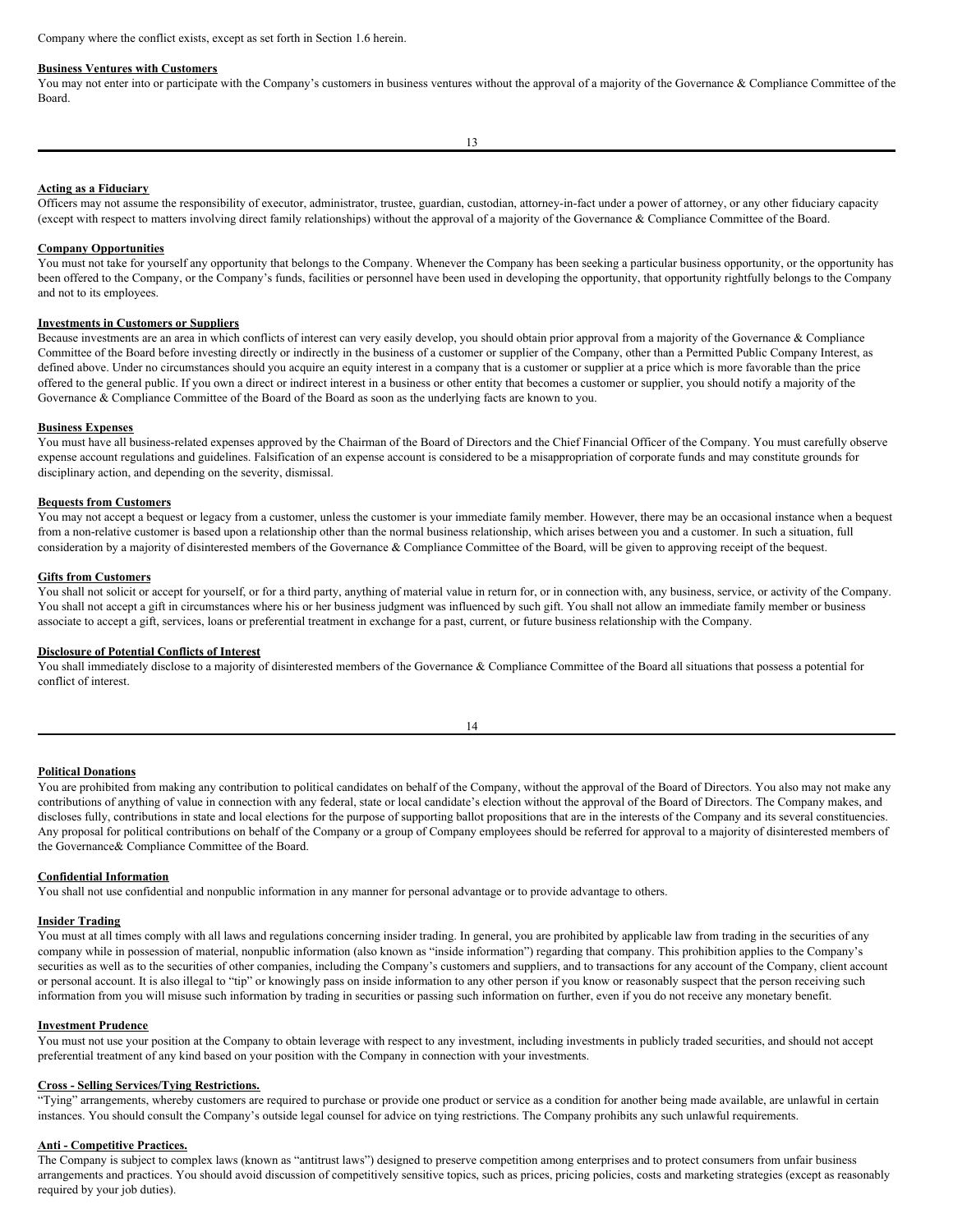## **Anti – Money Laundering Compliance.**

Money laundering is the process of converting illegal proceeds so that funds are made to appear legitimate, and it is not limited to cash transactions. The Company is obligated by law to join with governments, international organizations and members of the financial services industry to help prevent money laundering. You must follow all of antimoney laundering policies and procedures.

#### **Nondiscrimination.**

The Company endeavors to make all decisions responsibly, constructively and equitably without bias as to race, color, creed, religion, national origin, sex, marital status, age, veteran's status or membership in any other protected class or receipt of public assistance. Failure to do so is against Company policy.

## **Misleading Statements.**

You shall not make knowingly false or misleading remarks about suppliers, customers, or competitors, or their products and services.

#### **Corporate Gifts to Others.**

You must use care in connection with gifts to others. If a gift could be viewed as consideration for business, you should not make the gift.

#### **Entertainment.**

Legitimate entertainment of reasonable value is an accepted practice to the extent that it meets all standards of ethical business conduct and involves no element of concealment.

## **Other Remuneration.**

In the conduct of the Company's business, no bribes, kickbacks or similar remuneration or consideration of any kind are to be given or offered to any individual or organization for any reason whatsoever.

## **Equal Employment Opportunity.**

The Company is an equal opportunity employer and you are expected to comply with all laws concerning discriminatory employment practices. Advancement at the Company is based on talent and performance. In addition, retaliation against individuals for raising claims of discrimination is prohibited.

#### **Harassment and Intimidation.**

The Company prohibits sexual or any other kind of harassment or intimidation by any Employee, Officer, or Director of the Company. Harassment, whether based on a person's race, gender, religion, national origin, disability, sexual orientation, or socioeconomic status, is completely inconsistent with our tradition of providing a respectful, professional workplace. You must never use company systems to transmit or receive electronic images or text of a sexual nature or containing ethnic slurs, racial epithets or any other material of a harassing, offensive or lewd nature.

| ×<br>×<br>۰. |
|--------------|